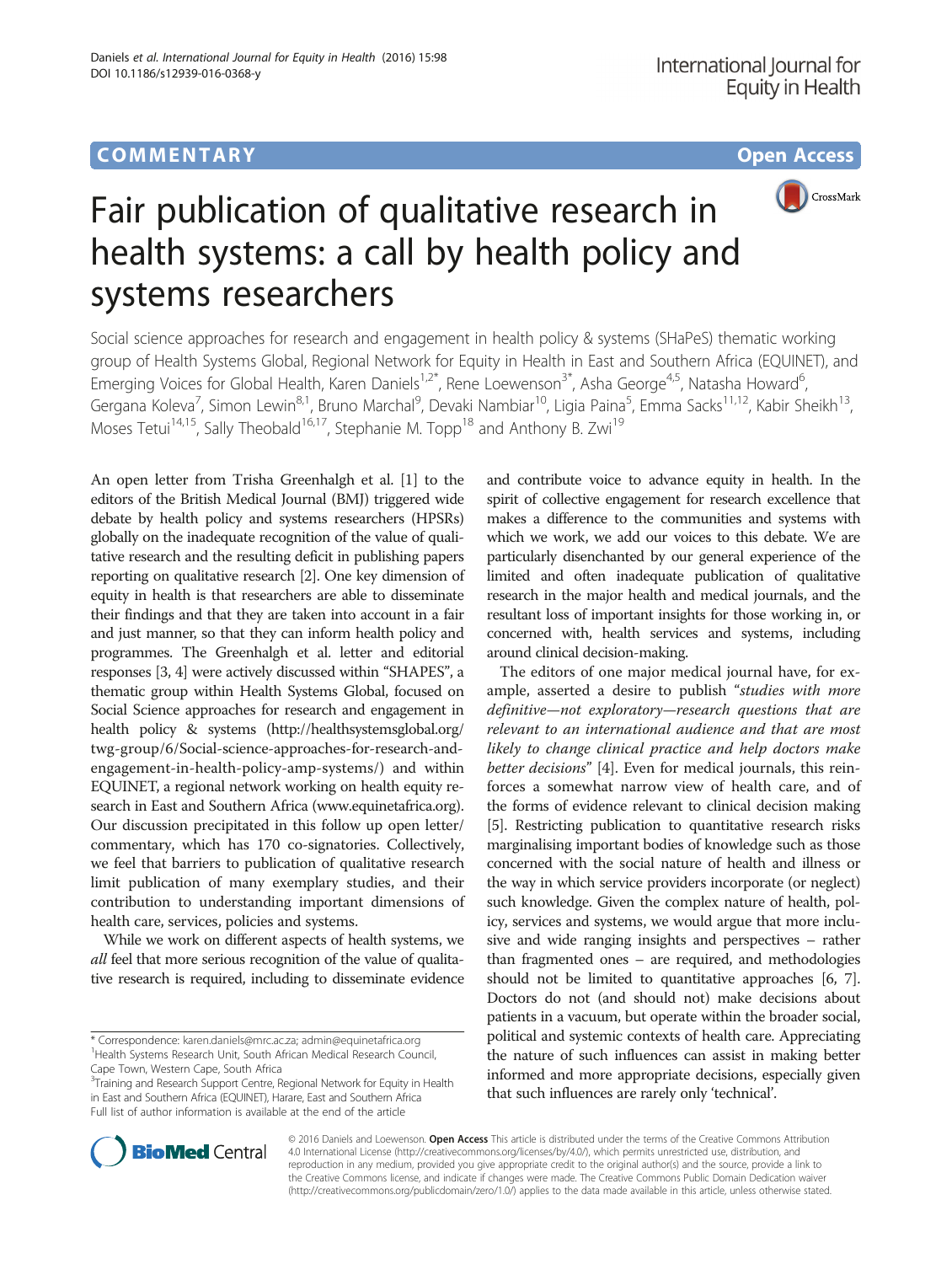Given the varied influences on clinical practice, Health Systems Global has observed that such decisions must take account of relationships and complexity in health systems, and cannot be addressed through simple causality models [[8](#page-7-0)]. Qualitative social science approaches have a key role in uncovering these broader relationships and complexities, and can crucially inform decision making by providing them with necessary insights and engaging them in these dynamics. A greater appreciation of the value of qualitative approaches in the study of health care systems and policy can only improve decision-making in our age of high political consciousness and rapid information availability.

Working with the World Health Organization (WHO) in developing guidance and policies for maternal health, for instance, HSG members have found a demand from policy makers, planners, and implementers for qualitative research to inform decisions on health systems and clinical recommendations and to identify implementation considerations. Important evidence has been derived from both systematic reviews of qualitative studies and mixed-methods reviews, for example on the mistreatment of women in health facilities during childbirth [\[9\]](#page-7-0) and concerning barriers and facilitators to task-shifting in midwifery services [\[10\]](#page-7-0) and for lay health workers [[11\]](#page-7-0). These reviews have been used in guideline development and have also stimulated wider public interest and debate, as in the case of the Bohren review, which was documented in the New York Times [[12](#page-7-0)]. The WHO Handbook for Guideline Development recognises the importance of such evidence and includes a chapter on using qualitative research in developing guidelines [\[13](#page-7-0)]. The WHO and a number of other agencies have also supported the development of a new approach to assess how much confidence to place in evidence from systematic reviews of qualitative studies [\[14](#page-7-0)], to facilitate using such evidence to inform health care decisions. This experience highlights the crucial roles that qualitative evidence syntheses can play in gathering qualitative evidence addressing a health question, developing new insights and theory from this evidence to inform policy and practice (including clinical practice), and identifying research gaps. The major health and medical journals should encourage the submission of such syntheses in the same way that many encourage submission of systematic reviews of the effectiveness of health interventions and of diagnostic tests.

Decisions concerning health systems and medical practice globally are taken by a range of professionals, not only or even primarily, by doctors. Multidisciplinary teams play a key role in promoting more holistic equitable models of care, and other providers are crucial in those many parts of the world where there are no or not enough doctors. Here, many decisions need to be taken by wider health care teams and clients equally involved in health promotion and care plans. 'Biopsychosocial' models [of care] correctly identify disorders as outcomes of interactions between biological, psychological and social determinants. Qualitative research demonstrates the subjectivity of health workers in the therapeutic alliance, relationships and communication between health workers and clients [\[15](#page-7-0)–[17](#page-8-0)], and the role of social literacy and of people's values, preferences, and lifestyles in medical decision-making process when assessing the merits of various treatment alternatives for specific health problems [[18](#page-8-0)]. The expanding literature on 'person centred care' recognises these issues.

Qualitative research facilitates examination of quality of interaction [\[19](#page-8-0)] and identifies the patient as an individual (and member of a family and community) experiencing care rather than being the subject of a disease process [\[17](#page-8-0)]. Mixed methods help identify and explain the factors that influence outcomes, and important dimensions of care, such as trust and social support, not all of which can be 'measured' by numbers alone [\[17\]](#page-8-0). Qualitative research also facilitates better understanding of the political and social determinants of care [[20\]](#page-8-0) including gender, social literacy, values, preferences [\[18, 21, 22](#page-8-0)]. One area where understanding these complex dynamics is pertinent, is with the deploying of lay/community health workers [\[23](#page-8-0)], especially since they work so close to communities [\[18](#page-8-0), [24](#page-8-0)]. Despite important randomised controlled trials on the effectiveness of lay/community health workers, and a systematic review of these trials [[25](#page-8-0)], the review authors argue that qualitative research is still needed to explain the complexities of the review findings [[26](#page-8-0)]. This is echoed by one of our signatories:

"I do love working on numbers …, but I can only understand my findings and know how to model my data if I do have a clearer picture of the context and only after understanding the qualitative work. The latter facilitates my understanding beyond what the numbers show". (Erlyn Rachelle Macarayan, an Emerging Voice for Global Health [<http://www.ev4gh.net/>] Philippines).

Participatory action research (PAR) is one form of qualitative research that has provided voice in research for marginalised groups and produced new evidence on riskhealth patterning that has contributed to declines in work related ill-health and injuries [\[27](#page-8-0)–[29\]](#page-8-0). This approach has also contributed evidence on environmental determinants of health; barriers and enablers in managing ill health; and on learning about the roles and social relationships contributing to effective prevention and care [\[30\]](#page-8-0).

In health service decision making, anthropological and qualitative studies have elucidated citizen responses to insurance, including why people enrol or drop out, and how families use health insurance [\[31](#page-8-0), [32\]](#page-8-0). In relation to the Ebola crisis, this kind of research is particularly important to overcome implementation and coverage deficits, and to address the gap between policy intention and policy in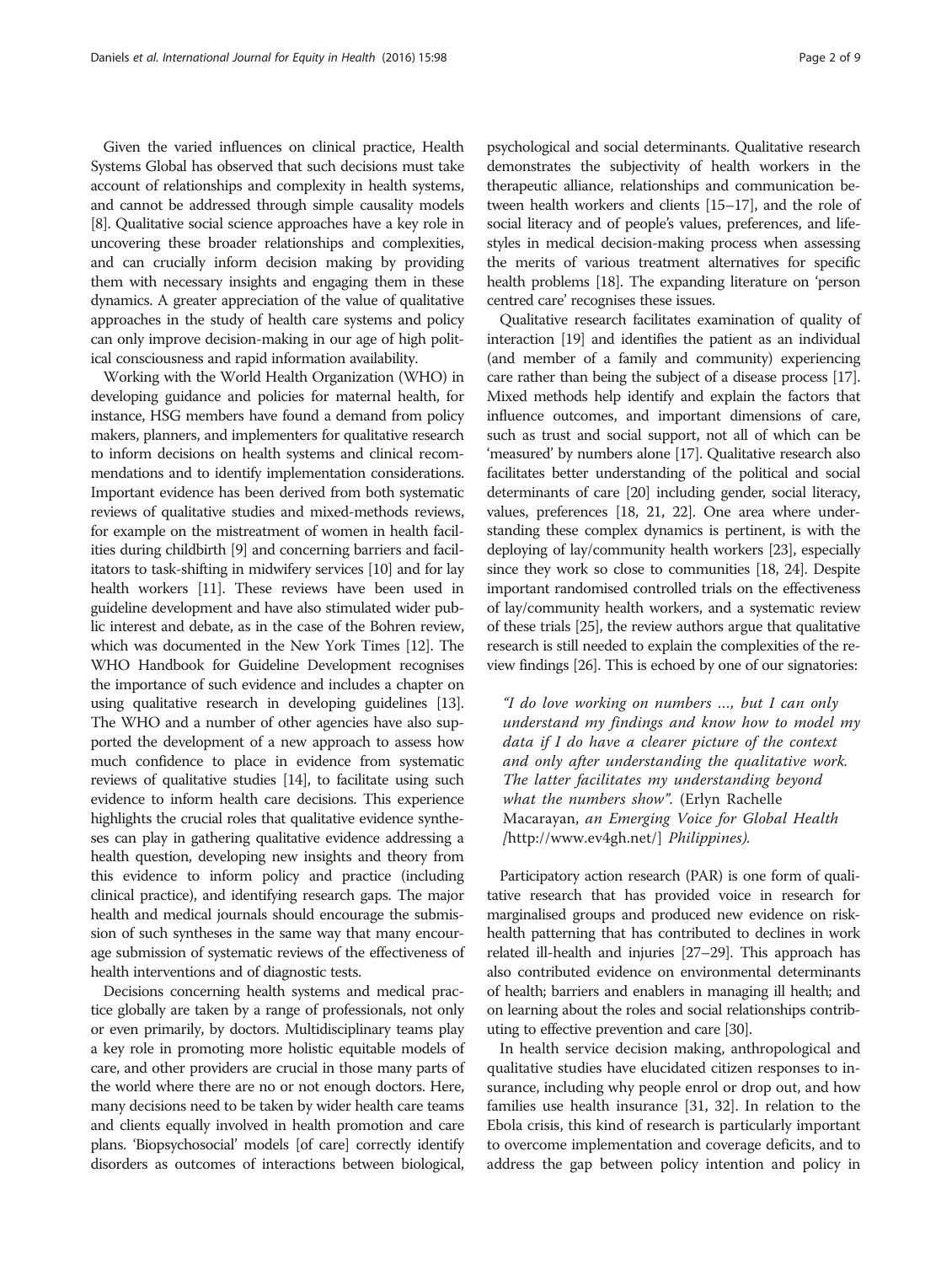practice [\[33, 34](#page-8-0)], to illuminate issues around trust and health service utilisation, and may contribute to building future health systems resilience [\[35\]](#page-8-0).

The methodological diversity in qualitative research not only generates new evidence and knowledge for health systems policy, planning and practice, but also incorporates approaches to engage and participate with communities (and users of services) to utilise evidence and solutions to create change [[30](#page-8-0)]. PAR and implementation research [\[30\]](#page-8-0) embrace change through the co-creation of research with a range of stakeholders. For example, Othieno and colleagues [\[36](#page-8-0)] worked with women from low income communities in designing and implementing community mental health services [[36](#page-8-0)]. Other examples of change and learning from change embedded within research, have been documented [[30](#page-8-0)]. The methods systematize local experience and synthesize collective analysis on relationships and causes of problems.

The reflexive process is directly linked to new knowledge and action, influenced by understanding of history, culture, and local context and embedded in social relationships. In narrowly defining what research and thus what knowledge counts as important, the opportunity to learn from this richness is lost. Furthermore, this effectively silences the voices of community members, particularly those who are marginalised across all countries [[37](#page-8-0)–[40\]](#page-8-0).

Such research belongs in mainstream publication on health and should not simply be assigned to 'special interest journals'. Doing so risks devaluing work relevant to health services, weakens understanding of the interface between qualitative and quantitative research and undermines the breadth and quality of analysis. Furthermore, the perception that such work will not be considered, even before peer review, has already resulted in some of our members sending manuscripts to special interest journals, and consequently having it hidden from a more general audience who might have benefitted from its insights.

The inadequate publication space for qualitative studies is a generalised problem that undermines our understanding of and response to health system challenges. Addressing it calls for specific strategies, such as establishing panels of suitable reviewers and enhancing the quality of guidelines for researchers and authors.

We have cited numerous examples of the contribution of qualitative research to health service decision-making. It is problematic to reinforce the dichotomy between qualitative and quantitative research. Qualitative studies provide evidence that informs health services decision making, deepens interpretation and understanding, and assists all to better deal with the complexity inherent in health problems and the search for their solutions. Qualitative insights

will also assist in closing the policy-implementation gap. We look forward to further debate and publication, including in this journal, on approaches to overcoming barriers to publication of qualitative research on health policy and systems, for researchers and journals, to ensure that crucial domains of research and knowledge are not excluded from health systems policy and practice.

# **Signatories**

Social science approaches for research and engagement in health policy & systems (SHaPeS) thematic working group of Health Systems Global,

Regional Network for Equity in Health in East and Southern Africa (EQUINET),

and Emerging Voices for Global Health.

# Co-signatories (in alphabetical order).

- 1. Abdelwahab, Jalaa; Health Specialist, UNICEF, United States of America
- 2. Abramowitz, Sharon; PhD. Medical Anthropologist
- 3. Akhurst, Jacqueline; Associate Professor; Psychology Department, Rhodes University, South Africa.
- 4. Arhinful, Daniel K.; Research Fellow, Noguchi Memorial Institute for Medical Research, University of Ghana, Ghana
- 5. Atkins, Salla; Project manager, School of Health Sciences, University of Tampere, Affiliated researcher, Department of Public Health, Karolinska Institutet, Finland and Sweden
- 6. Ba, Maymouna; Researcher, Senegal
- 7. Baba Dieu Merci, Amuda; Executive Director, IPASC, Democratic Republic of Congo
- 8. Balabanova, Dina; Senior in Lecturer Health Systems/Policy, London School Hygiene Tropical Medicine, United Kingdom
- 9. Bennett, Sara; Associate Professor, Johns Hopkins Bloomberg School of Public Health, United States of America
- 10. Bhana, Arvin; Chief Specialist Scientist, Health Systems Research Unit, South Africa Medical Research Council, South Africa
- 11. Birungi, Charles;, Institute for Global Health, University College London, Country: United Kingdom
- 12. Black, Gill; Director and Head of Health Participation, Sustainable Livelihoods Foundation, South Africa
- 13. Bose, Shibaji; Consultant, Research Influence Policy Uptake - Future Health Systems, STEPS Centre, Norway, University of Life Sciences, India
- 14. Boulle, Therese; Researcher, University of Cape Town, South Africa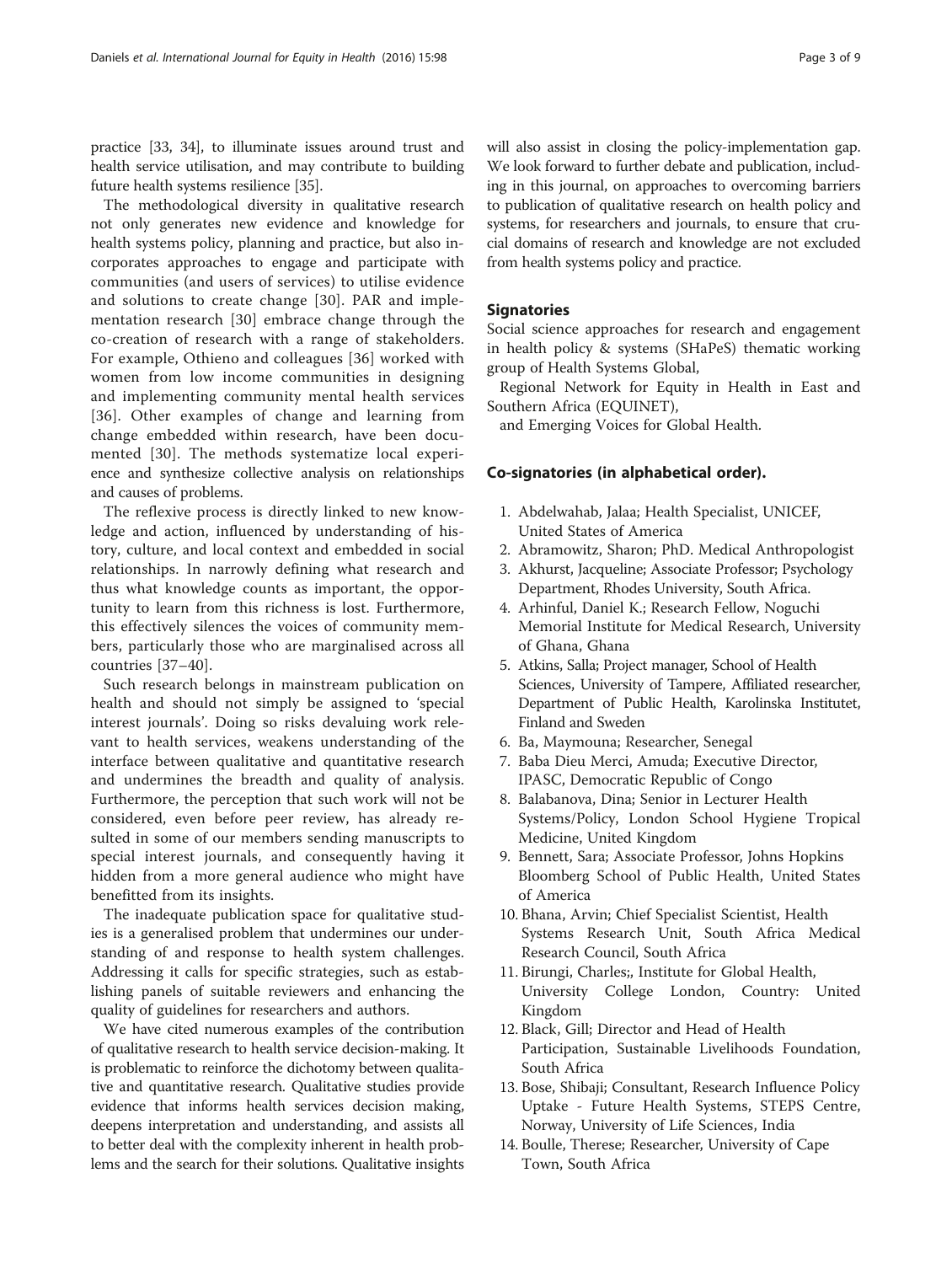- 15. Bozorgmehr, Kayvan; Senior Research Fellow, Dept. of General Practice & Health Services Research, University Hospital Heidelberg, Germany
- 16. Bradley, Hazel; Senior Lecturer/Snr Academic Programme Co-ordinator School of Public Health, University of the Western Cape, South Africa
- 17. Bruen, Carlos; Assistant Director, Academic Affairs, SPHeRE Programme, Division of Population Health Sciences, Royal College of Surgeons in Ireland, Ireland
- 18. Brugha, Ruairi; Head of Department. Department of Epidemiology & Public Health Medicine, Royal College of Surgeons in Ireland, Ireland
- 19. Burman, Chris, DevFTI/Rural Development and Innovation Hub, University of Limpopo, South Africa
- 20. Byrne, Elaine; Senior Lecturer, Institute of Leadership, Royal College of Surgeons in Ireland, Ireland
- 21. Byskov, Jens; Emeritus, Faculty of Health and Medical Sciences, University of Copenhagen, Denmark - and Research and Health Systems Technical Advisor, Department of Public Health, Medical School, University of Zambia, Zambia
- 22. Carlsen, Benedicte; Research professor, Uni Research Rokkan Centre, Norway
- 23. Chakravarty, Aruna Bhattacharya, PhD (Anthropology), Associate Professor, Indian institute of Public Health – Delhi, Public Health Foundation of India, India
- 24. Chikaphupha, Kingsley Rex; Researcher, Institution: Research for Equity and Community Health (REACH) Trust, Malawi
- 25. Choonara, Shakira; PhD Fellow, Centre for Health Policy, University of the Witwatersrand, South Africa
- 26. Coe, Anna-Britt; Associate Professor, Epidemiology and Global Health Unit, Dept. Of Public Health and Clinical Medicine, Umeå University, Sweden
- 27. Colombini, Manuela; Lecturer, London School of Hygiene and Tropical Medicine, South Africa
- 28. Colvin, Christopher J.; Assoc. Profesor & Division Head, Division of Social and Behavioural Sciences, Co-Director, South African Social Science and HIV (SASH) Programme, Member, Centre for Infectious Disease Epidemiology and Research (CIDER), School of Public Health and Family Medicine, University of Cape Town
- 29. Criel, Bart: Professor, Head of the Equity & Health Unit, Department of Public Health, Institute of Tropical Medicine, Belgium
- 30. Cubaka Vincent; Kalumire, Center for Global Health, Department of Public Health, Aarhus University, Denmark, Department of Primary Health Care, School of medicine and Pharmacy, University of Rwanda, Rwanda
- 31. D'Ambruoso, Lucia; Lecturer in Global Health, Institute of Applied Health Sciences, University of Aberdeen, Scotland United Kingdom
- 32. Daniels, Karen; Specialist Scientist, Health Systems Research Unit, South African Medical Research Council, Honorary Senior Lecture, Health Policy and Systems Division, School of Public Health and Family Medicine, University of Cape Town, South Africa
- 33. Daviaud, Emmanuelle; Senior Specialist Scientist, Health Systems Research Unit, South African Medical Research Council, South Africa
- 34. de koning, Korrie; Social Scientist, Independent Consultant and Associate of The Royal Tropical Institute (KIT), The Netherlands
- 35. de Savigny, Don, Professor; Health Systems and Policy Research, Swiss Tropical and Public Health Institute, Department of Epidemiology and Public Health, Switzerland
- 36. de Wet, Katinka; Lecture, Sociology, The Humanities Faculty, University of the Free State, South Africa
- 37. Delobelle, Peter; Senior Lecturer, School of Public Health, University of the Western Cape, South Africa
- 38. Diaz, Theresa; Chief of Knowledge management for implementation Research UNICEF, United States of America
- 39. Dieleman, Marjolein; Senior advisor Royal Tropical Institute Amsterdam and senior researcher Athena Institute Free University of Amsterdam, The **Netherlands**
- 40. DiLiberto, Deborah D; PhD candidate, London School of Hygiene & Tropical Medicine, United Kingdom
- 41. Dill, Leconte J; Assistant Professor, SUNY Downstate Medical Center, School of Public Health, United States of America
- 42. Ditlopo, Prudence; Researcher, Centre for Health Policy, South Africa
- 43. Doherty, Tanya; Chief Specialist Scientist, South African Medical Research Council, South Africa
- 44. Erasmus, Ermin; Independent Health Policy and Systems Researcher, South Africa
- 45. Fenenga, Christine; Senior Public Health Advisor/ Senior Researcher, Learning and Analysis Unit, Amsterdam Institute for Global Health and Development (AIGHD) and Pharmaccess group, the Netherlands
- 46. Flores, Walter; Executive Director, Center for the Study of Equity and Governance in Health Systems, Guatemala
- 47. Foster, Nicola; Researcher, Health Economics Unit, University of Cape Town, South Africa
- 48. Gautier, Lara; University of Montreal School of Public Health, Canada and Institute of Public Health Research, Paris-Diderot University, France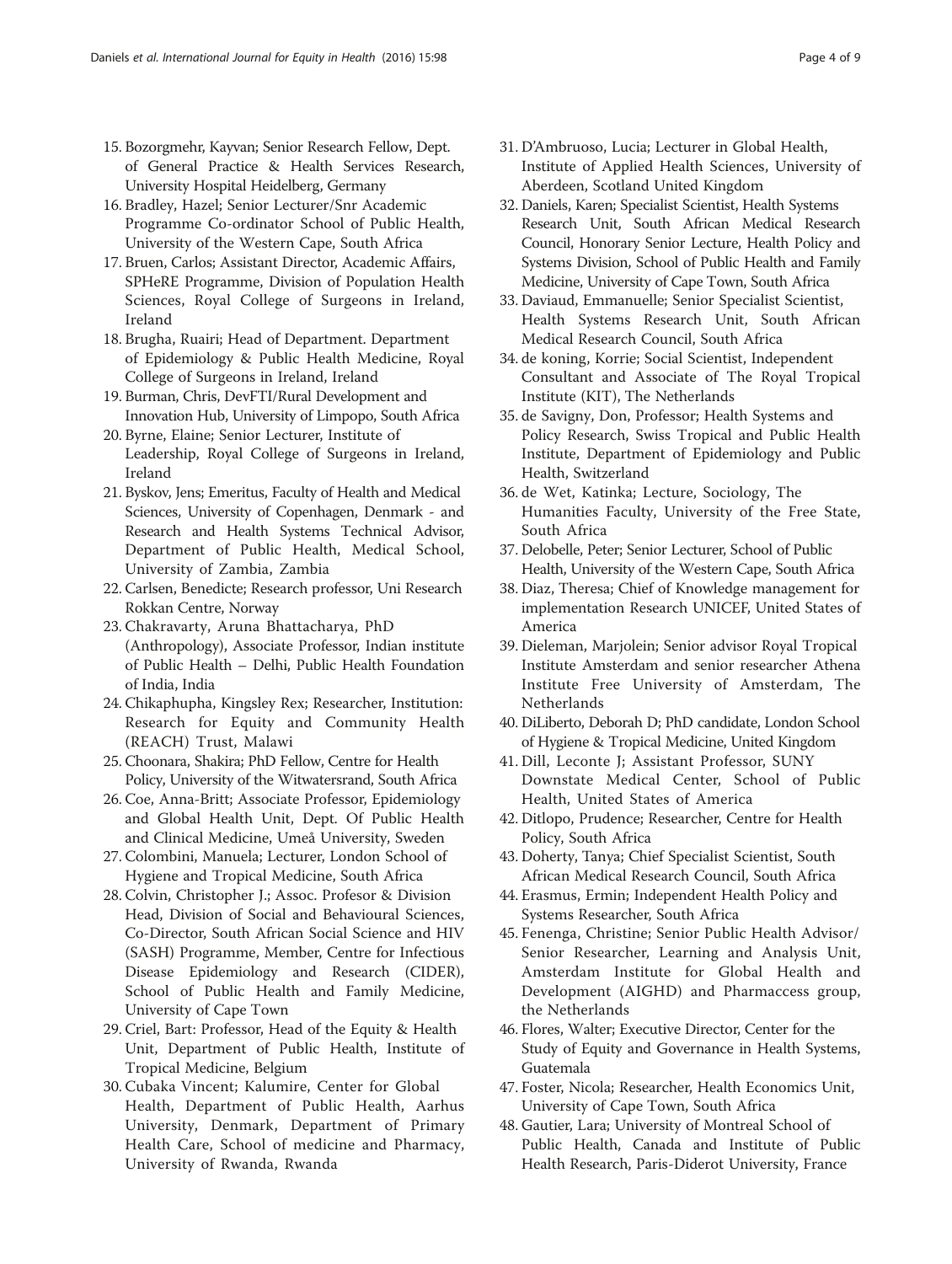- 49. Gebrehiwot, Tsegaye Tewelde; Lecturer, Jimma University, Ethiopia
- 50. George, Asha; Professor, School of Public Health, University of the Western Cape, South Africa and Department of International Health, Johns Hopkins School of Public Health, United States of America
- 51. Gideon, Jasmine; Senior Lecturer, Development Studies, Dept of Geography, Environment and Development Studies, Birkbeck, University of London, United Kingdom
- 52. Gilson, Lucy; Professor, Health Policy and Systems Division, School of Public Health and Family Medicine, University of Cape Town, Department of Global Health and Development, London School of Hygiene and Tropical Medicine, South Africa
- 53. Glenton, Claire; Senior Researcher, Global Health Unit, Norwegian Knowledge Centre, Norwegian Institute of Public Health, Norway
- 54. Godt, Sue; Senior Programme Officer, International Development Research Centre (Canada), Regional office, Kenya
- 55. Goicolea, Isabel; Associate Professor, Epidemiology and Global Health Unit, Department of Public Health and Clinical Medicine, Umeå University, Sweden
- 56. Goma, Fastone M., Director, Centre for Primary Care Research, University of Zambia School of Medicine, Zambia
- 57. Goudge, Jane; Director, Centre for Health Policy, University of the Witwatersrand, South Africa
- 58. Govindasamy, Darshini; Senior scientist, Health Systems Research Unit, South African Medical Research Council, South Africa
- 59. Gyselinck, Karel; Public Health Expert at BTC (Belgian Technical Cooperation) Health Team Brussels & Presidnet of Be-cause Health (Belgian Platform of International Health), Belgium
- 60. Hammonds, Rachel; Post-Doctoral Researcher, Public Health Department, Institute of Tropical Medicine, Belgium
- 61. Hanefeld, Johanna; Senior Lecturer Health Policy and Systems, Head Anthropology, Politics and Policy Group, London School of Hygiene and Tropical Medicine, United Kingdom
- 62. Harris, Janet; NIHR Knowledge Mobilisation Research Fellow, Senior Lecturer, Course Director, International Health Management & Leadership, Course Director, Masters in Public Health (Management & Leadership), University of Sheffield, School of Health and Related Research, England
- 63. Hickler, Benjamin; Health Specialist, UNICEF, United States of America
- 64. Hipgrave, David; Senior Health Specialist, UNICEF, United States of America
- 65. Ho, Lara S.; Senior Technical Advisor for Health Research, International Rescue Committee, United States of America
- 66. Hoemeke, Laura; Director of Communications and Advocacy, IntraHealth International, United States of America
- 67. Howard Natasha, Lecturer, London School of Hygiene & Tropical Medicine, United Kingdom
- 68. Hurtig, Anna-Karin; Professor in Public Health, Unit of Epidemiology and Global Health, Umeå University, Sweden
- 69. Jackson, Debra, Senior Health Specialist, UNICEF, United States of America
- 70. Janse van Rensburg, André; Researcher, Centre for Health Systems Research & Development, University of the Free State; PhD candidate, Ghent University and Stellenbosch University, South Africa
- 71. Jones, Caroline; position is Senior Social Scientist, Kemri-Wellcome Trust Research Programme, Kenya
- 72. Juma, Pamela; African Population and Health Research Center, Kenya
- 73. Kadidiatou, Kadio; Institutional affiliation, Doctoral Program in Applied Human Sciences (SHA), Université of Montréal, Canada, Institut de Recherche en Science de la Santé, Burkina Faso
- 74. Kaim, Barbara; Programme Manager, Training and Research Support Centre, co-lead pra4equity learning network, EQUINET, Zimbabwe
- 75. Kajja, Victoria; Masters student, Institute of Tropical Medicine, Belgium
- 76. Kake, Amadou; NCDs program (Diabetes Unit), Ministry of Health, Guinea (Conakry)
- 77. Kambala, Christabel Yollanda; PhD Student, Institute of Public Health, Heidelberg University, Germany School of Public Health and Family Medicine, College of Medicine, University of Malawi, Malawi
- 78. Katz, Aaron; Principal Lecturer of Health Services, Global Health, and Law, School of Public Health, University of Washington, United States of America
- 79. Keshri, Vikash R; Health Policy and System Researcher, Patna, India
- 80. Khan, Kausar; Senior lecturer Aga Khan university, Dept of Community Health Sciences, Pakistan
- 81. Kielmann, Karina; Senior Lecturer and Programme Leader, Institute for Global Health & Development Queen Margaret University, Scotland
- 82. Kikule, Ekiria M. N.; Senior Lecturer & Head of Department (Public Health), Uganda Christian University, Uganda
- 83. Knight, Lucia, Senior Lecturer, School of Public Health, University of the Western Cape, South Africa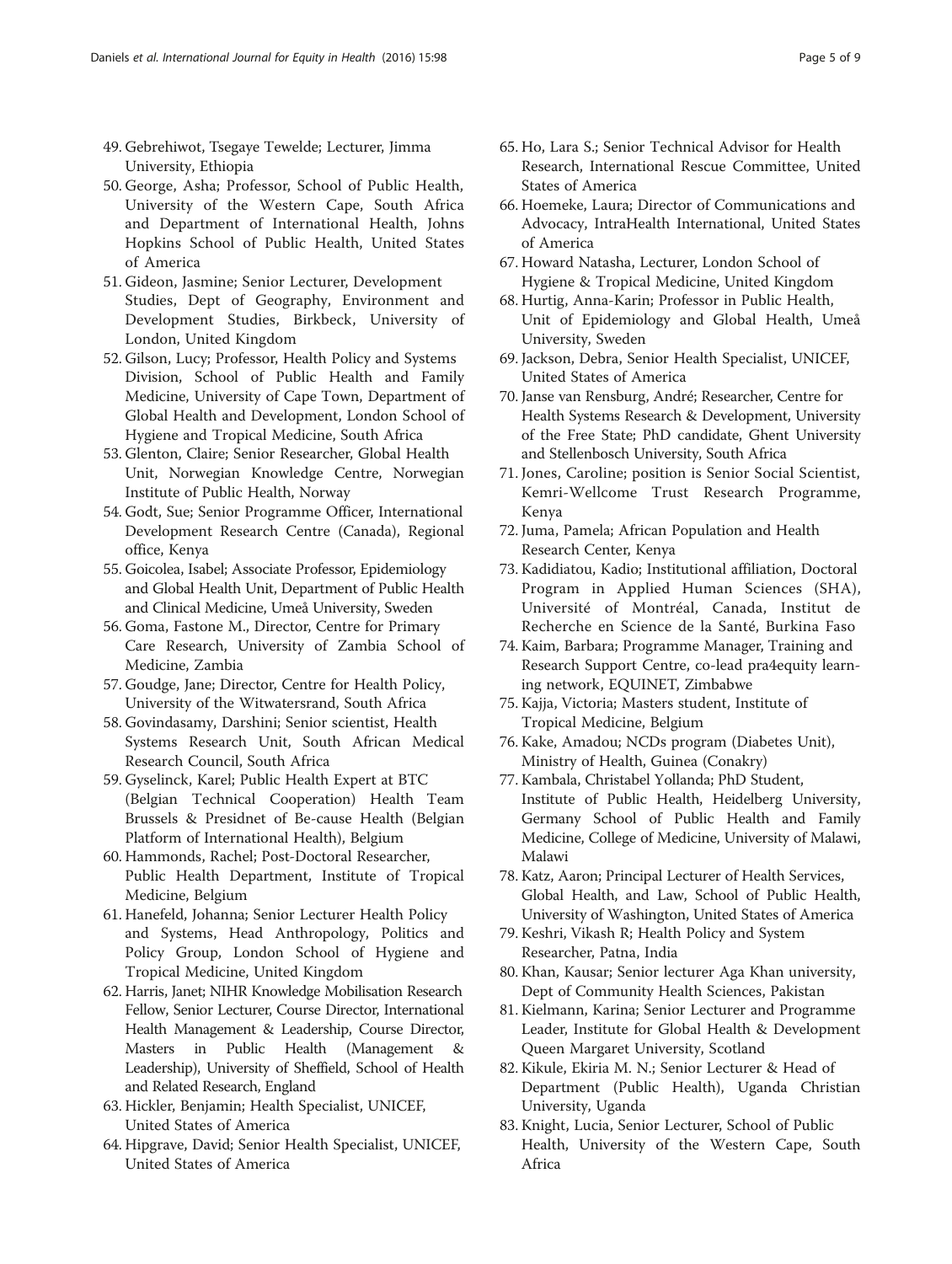- 84. Koduah, Augustina; Position: Deputy programme manager, Institution: Ministry of Health, Ghana
- 85. Koleva, Gergana; Patient Experience Researcher and Advocate for Patient and Public Involvement, Bulgaria
- 86. Lakshmi, J. K.; Associate Professor, Indian Institute of Public Health, Hyderabad, Institution: Public Health Foundation of India, India
- 87. Lanthorn, Heather; Senior Manager, IDinsight, India
- 88. Lefèvre, Pierre; Senior Scientific Collaborator, Unit of Epidemiology and Disease Control, Department of Public Health, Institute of Tropical Medicine, Belgium
- 89. Lehmann, Uta; Professor, School of Public Health, University of the Western Cape, South Africa
- 90. Leon, Natalie; Specialist Scientist, South African Medical Research Council, South Africa
- 91. Lesch, Anthea; Lecturer, Department of Psychology, Stellenbosch University, South Africa
- 92. Lewin, Simon; Senior Researcher, Global Health Unit, Knowledge Centre for the Health Services, Norwegian Institute of Public Health, Oslo, Norway; Health Systems Research Unit, South African Medical Research Council, Cape Town, South Africa.
- 93. Loewenson, Rene; Director, Training and Research Support Centre, Cluster lead EQUINET, East and Southern Africa
- 94. London, Leslie; Professor of Public Health Medicine, University of Cape Town, South Africa
- 95. Loveday, Marian; Specialist Scientist, Health Systems Research Unit, South African Medical Research Council, South Africa
- 96. Macarayan, Erlyn Rachelle; Graduating PhD Student, The University of Queensland, Brisbane, Australia, Consultant, GAVI Vaccine Alliance, Geneva, Switzerland
- 97. Machemedze, Rangarirai; Trade and Health programme Coordinator, SEATINI, Zimbabwe
- 98. Machingura, Fortunate; Doctoral Student, University of Manchester - Global Development Institute, United Kingdom
- 99. Magadzire, Bvudzai Priscilla, Researcher, School of Public Health, University of the Western Cape, South Africa
- 100.Mamdani, Masuma; Chief Research Scientist, Ifakara Health Institute, Tanzania
- 101.Marchal, Bruno; Department of Public Health, Institute of Tropical Medicine, Antwerp, Belgium
- 102.Marten, Robert; Research Fellow in the Global Health and Development unit, London School of Hygiene and Tropical Medicine, United Kingdom
- 103.Masquillier, Caroline; PhD Candidate, University of Antwerp, Belgium
- 104.Mathews, Cathy; Director, Health Systems Research Unit, South African Medical Research Council, South Africa
- 105.Mathews, Verona; Lecturer, School of Public Health, University of the Western Cape, South Africa
- 106.Matthews, Anne; Head of School, School of Nursing & Human Sciences, Dublin City University, Ireland
- 107.Mbakeh, Omar; Senior Planner, Ministry of Health and Social Welfare, The Gambia
- 108.McIntyre, Di; South African Research Chair in Health and Wealth, Health Economics Unit, University of Cape Town, South Africa
- 109.Meijering, Louise; Assistant Professor, University of Groningen, the Netherlands.
- 110.Méndez, Claudio A.; Associate professor of health policy and systems,: Instituto de Salud Pública, Facultad de Medicina, Universidad Austral de Chile, Chile
- 111.Mhatre, Sharmila; Program Leader, Maternal and Child Health, International Development Research Centre, Canada
- 112.Michelo, Charles; Professor & Director, Department of Public Health, Medical School, University of Zambia, Zambia
- 113.Mirzoev, Tolib; Associate Professor of International Health Policy and Systems, University of Leeds, United Kingdom
- 114.Mishra, Arima; Associate Professor, Azim Premji University, India
- 115.Mohammed, Shafiu; Health Systems and Policy Research Unit (HSPRU), Ahmadu Bello University, Zaria, Nigeria, Institute of Public Health, Heidelberg University, Germany
- 116.Molyneux, Sassy; Associate Professor, University of Oxford and KEMRI-Wellcome Trust research programme, Kenya
- 117.Msoka, Elizabeth Francis; Ass. Lecturer Kilimanjaro Christian Medical University College, Research Scientist at Kilimanjaro Clinical Research Institute, Kilimanjaro Clinical Research Institute (KCRI), Tanzania
- 118.Mubangizi, Vincent; Lecturer/Family Medicine, Mbarara University of Science and Technology, Uganda
- 119.Mugarura, Evatt M. (Rev); Executive Director, Africa Youth Leadership Development and Health Initiative, Uganda
- 120.Mulumba, Moses; Executive Director, Centre for Health Human Rights and Development, Uganda
- 121.Murray, Susan F; Professor of Health, Society and Development, International Development Institute, King's College London, United Kingdom
- 122.Nakkeeran, N., Associate Professor, Ambedkar University Delhi, India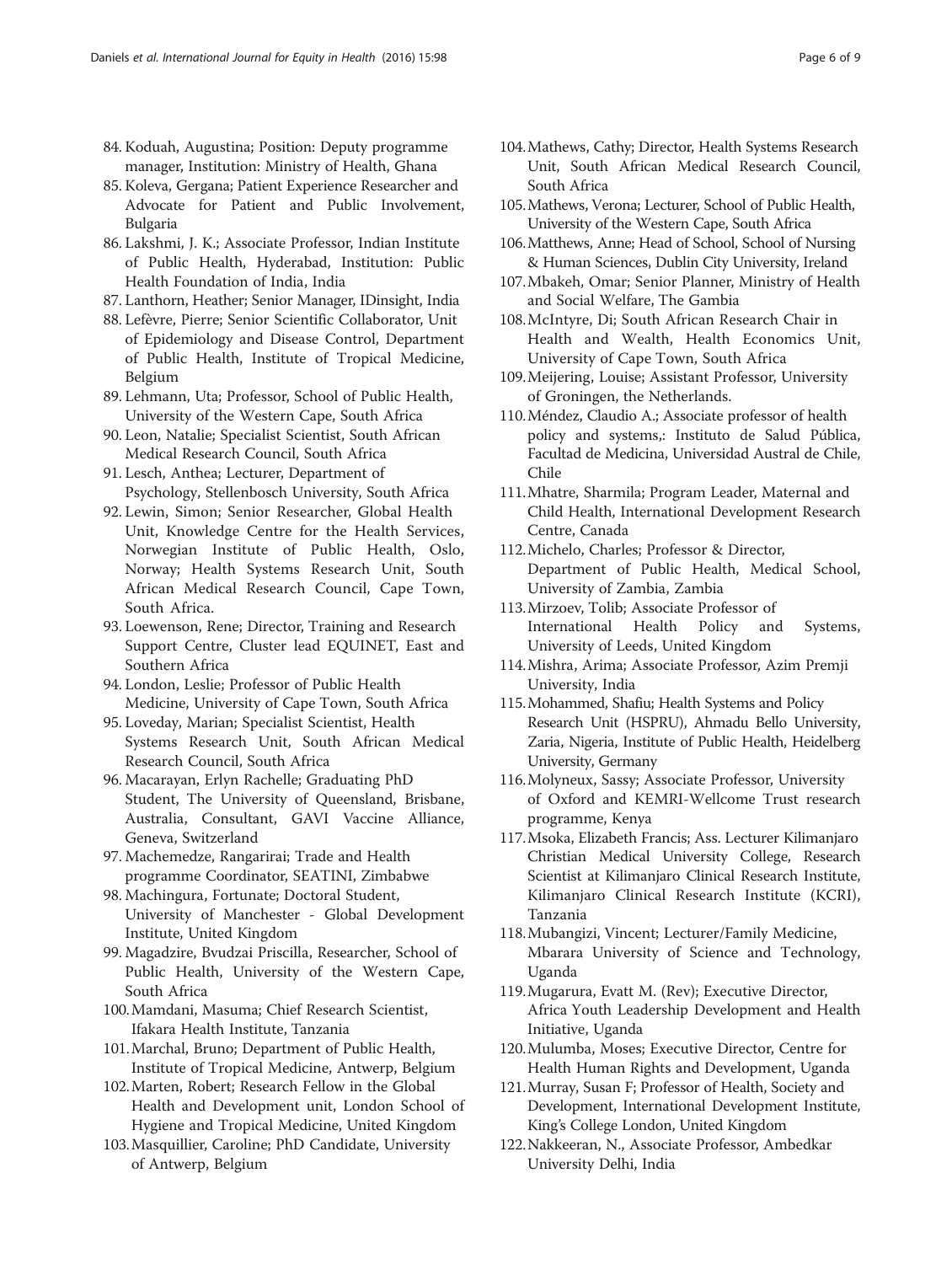- 123.Namakhoma, Ireen; Executive Director, Research for Equity and Community Health Trust, Malawi
- 124.Nambiar, Devaki; Public Health Researcher, India
- 125.Neupane, Sunisha, PhD student, University of Montreal, Canada
- 126.Noest, Stefan, Research Associate, Institution: University Hospital Heidelberg, Dept. of General Practice and Health Services Research, Germany
- 127.Nxumalo, Nonhlanhla; Researcher & Deputy Director, Centre for Health Policy, School of Public Health, University of the Witwatersrand, South Africa
- 128.Nyapada, Linet; Health Policy and Systems researcher, Kenya
- 129.Nyström, Monica; Senior lecturer, LIME, Department of Learning, Informatics, Management and Ethics, MMC, Medical Management Center, Karolinska Institutet, Sweden
- 130.Odendaal, Willem; Senior Scientist, Health Systems Research Unit, South African Medical Research Council, South Africa
- 131.Olayo, Rose, Senior Lecturer/researcher, Jaramogi Oginga Odinga University of Science and Technology, Kenya
- 132.Oliphant, Nicholas; Health Specialist, UNICEF, United States of America
- 133.Olivier de Sardan, Jean Pierre, Professor, LASDEL, Niger
- 134.Paina, Ligia; Assistant Scientist, Department of International Health, Johns Hopkins University School of Public Health, United States of America
- 135.Paul, Mandira; Research Fellow, International Maternal and Child Health, Department of Women's and Children's Health, Uppsala University, Sweden
- 136.Pérez, Dennis; Postdoc Researcher, Pedro Kouri Institute of Tropical Medicine in Havana, Cuba
- 137.Prashanth, Nuggehalli Srinivas; Faculty, Institute of Public Health, India
- 138.Probandari, Ari; Head of Public Health Department, Faculty of Medicine Universitas Sebelas Maret, Indonesia
- 139.Rau, Asta; Director, Centre for Health Systems Research & Development, Faculty of Humanities, University of the Free State, South Africa
- 140.Ridde, Valéry; Associate professor, IRSPUM/ ESPUM, Canada
- 141.Rodriguez, Daniela C.; Assistant Scientist, Johns Hopkins Bloomberg School of Public Health, United States of America
- 142.Rosskam, Ellen; Principal, ER Global Consult, Switzerland
- 143.Ruano, Ana Lorena; Centro de Estudios para la Equidad y Gobernanza en los Sistemas de Salud, Guatemala
- 144.Sacks, Emma; Department of International Health, Johns Hopkins School of Public Health, Baltimore, USAID Maternal and Child Survival Program (MCSP)/ICF International, United States of America
- 145.Sanders, David; Emeritus Professor, School of Public Health, University of the Western Cape, South Africa
- 146.Scheel, Inger B.; Senior Researcher, Global Health Unit, Norwegian Knowledge Centre, Norwegian Institute of Public Health Norway
- 147.Schleiff, Meike; Doctoral Candidate, Johns Hopkins Bloomberg School of Public Health, United States of America
- 148.Schneider, Helen; Director & Professor, School of Public Health, University of the Western Cape, South Africa
- 149.Scott, Kerry; Consultant,, India
- 150.Scott, Vera; Senior Researcher, University of the Western Cape, South Africa
- 151.Sharma, Reetu; Assistant Professor, Public Health Foundation of India, India
- 152.Sheikh, Kabir; Senior Research Scientist, Public Health Foundation of India, India
- 153.Shirin Singh, Namrita; Associate, Faculty, Department of International Health, Social & Behavioral Interventions, Site Director for Ukraine, USAID Victims of Torture Fund – JHU Institute for International Programs, Johns Hopkins Bloomberg School of Public Health, United States of America
- 154.Srivatsan, R; Senior Fellow, Development and Health Initiative, Anveshi Research Centre for Women's Studies, India
- 155.Storeng, Katerini T.; Associate Professor, University of Oslo, Norway
- 156.Swartz, Leslie; Professor, Department of Psychology/Departement Sielkunde/Isebe LeSayikholoji, Stellenbosch University, South Africa
- 157.Tetui, Moses; Research Fellow, Makerere University School of Public Health, Uganda; Umea International School Of Public Health, Umea University, Sweden
- 158.Theobald, Sally; Professor in Social Science and International Health, Department of International Public Health, Liverpool School of Tropical Medicine, Liverpool; Institute of Development Studies, Sussex; United Kingdom
- 159.Tolhurst, Rachel; Senior lecturer in Social Science and International Health, Department of Public Health, Liverpool School of Tropical Medicine, United Kingdom
- 160.Topp, Stephanie M.; Senior Lecturer, College of Public Health, Medical and Veterinary Science, James Cook University, Australia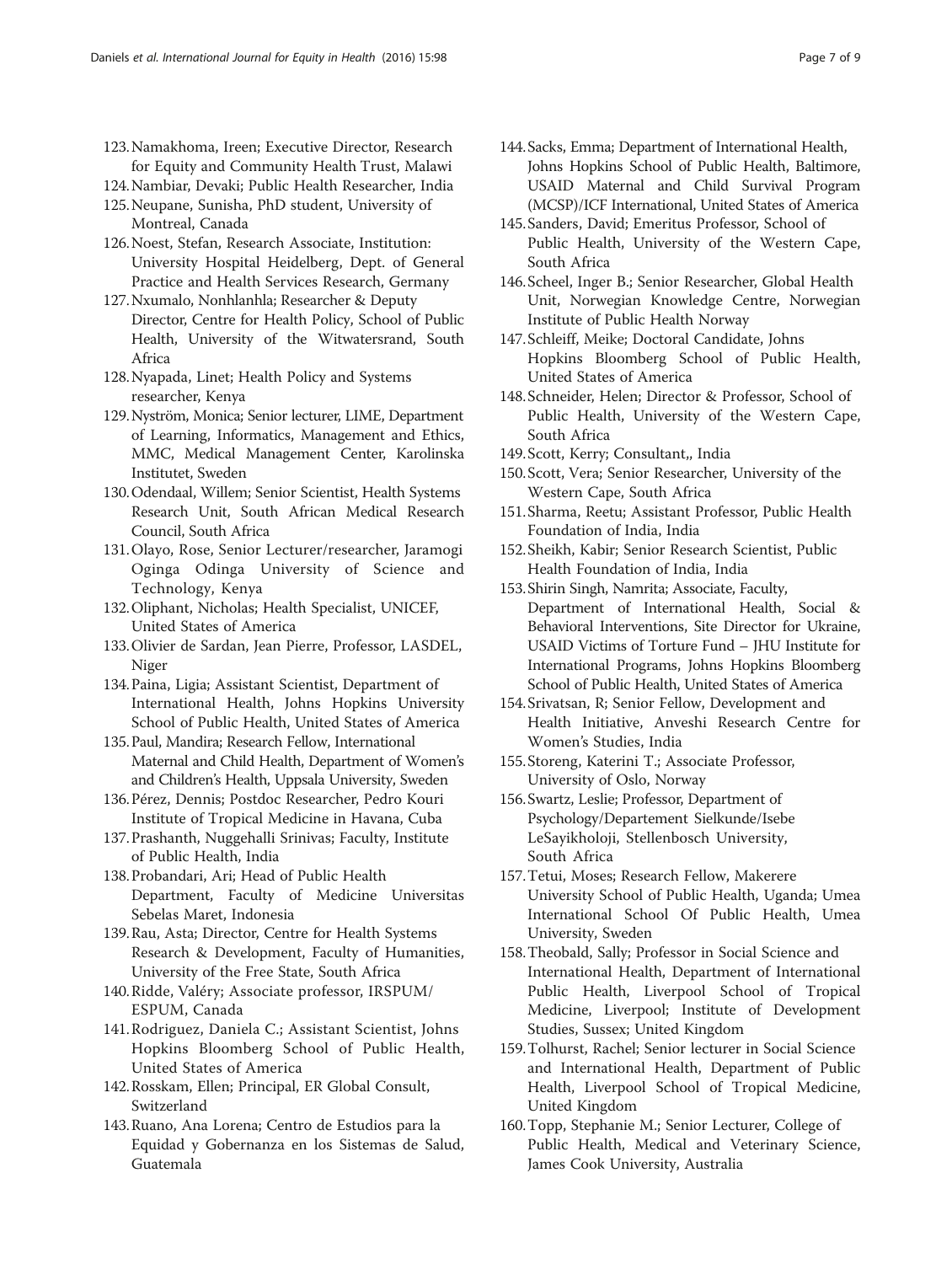- <span id="page-7-0"></span>161.Van Belle, Sara; post-doctoral fellow Health Policy Unit, Institution Institute of Tropical Medicine, Belgium
- 162.van Heteren, Godelieve; Health Systems Reform and PBF expert, Director International Strategic Networks Erasmus University Rotterdam, The Netherlands
- 163.van Zyl, André; Secretary of the Junior Public Health Association of South Africa, South Africa
- 164.Wainwright, Megan; Postdoctoral Research Fellow, Faculty of Health Sciences, University of Cape Town, South Africa
- 165.Wallerstein, Nina; Professor, Public Health Program, Director, Center for Participatory Research, Department of Family and Community Medicine, Senior Fellow, Robert Wood Johnson Center for Health Policy, University of New Mexico, United States of America
- 166.Walt, Gill; Emeritus Professor of International Health, Global Health Development, Faculty Public Health and Policy, London School of Hygiene and Tropical Medicine, United Kingdom
- 167.Walyaro, Connie; President, Citron Wood Foundation, Kenya
- 168.Yaya Bocoum, Fadima; Chercheur, Institut de Recherche en Sciences de la Santé, Burkina Faso
- 169.Zulu, Idah; Health Centre Incharge/Health literacy Coordinator/PAR facilitator, Lusaka District Health Office (Chaisa Health Centre), Zambia
- 170.Zwi, Anthony; Professor of Global health and Development, Health Rights and Development, School of Social Sciences, The University of New South Wales, Australia

#### Authors' contributions

This open letter has been conceptualised and drafted collectively by the signatories and co-signatories. It was prepared with input and review from many in SHaPeS and EQUINET. Karen Daniels and Rene Loewenson led the first drafts, with further extensive writing support from Anthony Zwi, Steph Topp, Asha George, Bruno Marchal, Kabir Sheikh, Sally Theobald, Natasha Howard, Moses Tetui, Emma Sacks, Ligia Paina, Simon Lewin, Devaki Nambiar and Gergana Koleva (in no particular order). The open letter has been read and approved by all co-signatories.

#### Competing interests

This letter has been written collectively and voluntarily, without funding support. We have read and understood the BioMed Central's guidance on competing interests and declare no competing interests.

#### Author details

<sup>1</sup> Health Systems Research Unit, South African Medical Research Council, Cape Town, Western Cape, South Africa. <sup>2</sup> Health Policy and Systems Division, School of Public Health and Family Medicine, University of Cape Town, Cape Town, South Africa. <sup>3</sup> Training and Research Support Centre, Regional Network for Equity in Health in East and Southern Africa (EQUINET), Harare, East and Southern Africa. <sup>4</sup>School of Public Health, University of the Western Cape, Western Cape, South Africa. <sup>5</sup>Department of International Health, Johns Hopkins University School of Public Health, Baltimore, USA. <sup>6</sup>London School of Hygiene & Tropical Medicine, London, UK. <sup>7</sup>Patient Experience Researcher and Advocate

for Patient and Public Involvement, Sofia, Bulgaria. <sup>8</sup>Global Health Unit, Knowledge Centre for the Health Services, Norwegian Institute of Public Health, Oslo, Norway. <sup>9</sup>Department of Public Health, Institute of Tropical Medicine, Antwerp, Belgium. <sup>10</sup>Public Health Researcher, New Delhi, India. <sup>11</sup>Department of International Health, Johns Hopkins School of Public Health, Baltimore, USA. 12USAID Maternal and Child Survival Program (MCSP)/ICF International, Baltimore, USA. <sup>13</sup>Public Health Foundation of India, New Delhi, India.<br><sup>14</sup>Makerere University School of Public Health, Makerere, Uganda. <sup>15</sup>Umea International School Of Public Health, Umea University, Umea, Sweden. <sup>16</sup>Department of International Public Health, Liverpool School of Tropical Medicine, Liverpool, UK. <sup>17</sup>Institute of Development Studies, Sussex, UK.<br><sup>18</sup>College of Public Health, Medical and Veterinary Science, James Cook University, Townsville City, Australia. 19Health Rights and Development, School of Social Sciences, The University of New South Wales, New South Wales, Australia.

### Received: 4 May 2016 Accepted: 11 May 2016 Published online: 22 June 2016

#### References

- Greenhalgh T, Annandale E, Ashcroft R, Barlow J, Black N, Bleakley A, Boaden R, Braithwaite J, Britten N, Carnevale F, et al. An open letter to The BMJ editors on qualitative research. BMJ. 2016;352:i563.
- 2. Shuval K, Harker K, Roudsari B, Groce NE, Mills B, Siddiqi Z, Shachak A. Is qualitative research second class science? A quantitative longitudinal examination of qualitative research in medical journals. PLoS One. 2011;6: e16937.
- 3. The BMJ editors respond [[http://www.bmj.com/content/352/bmj.i641/rr-13\]](http://www.bmj.com/content/352/bmj.i641/rr-13). Accessed 7 Mar 2016.
- 4. Loder E, Groves T, Schroter S, Merino JG, Weber W. Qualitative research and The BMJ. BMJ. 2016;352:i641.
- 5. Pope C, Mays N. Reaching the parts other methods cannot reach: an introduction to qualitative methods in health and health services research. BMJ. 1995;311:42–5.
- 6. Plsek PE, Greenhalgh T. Complexity science: The challenge of complexity in health care. BMJ. 2001;323:625–8.
- 7. Wilson T, Holt T, Greenhalgh T. Complexity science: complexity and clinical care. BMJ. 2001;323:685–8.
- 8. Gilson L, Hanson K, Sheikh K, Agyepong IA, Ssengooba F, Bennett S. Building the field of health policy and systems research: social science matters. PLoS Med. 2011;8:e1001079.
- 9. Bohren MA, Vogel JP, Hunter EC, Lutsiv O, Makh SK, Souza JP, Aguiar C, Saraiva Coneglian F, Diniz AL, Tuncalp O, et al. The Mistreatment of Women during Childbirth in Health Facilities Globally: A Mixed-Methods Systematic Review. PLoS Med. 2015;12:e1001847. discussion e1001847.
- 10. Colvin CJ, de Heer J, Winterton L, Mellenkamp M, Glenton C, Noyes J, Lewin S, Rashidian A. A systematic review of qualitative evidence on barriers and facilitators to the implementation of task-shifting in midwifery services. Midwifery. 2013;29:1211–21.
- 11. Glenton C, Colvin CJ, Carlsen B, Swartz A, Lewin S, Noyes J, Rashidian A. Barriers and facilitators to the implementation of lay health worker programmes to improve access to maternal and child health: qualitative evidence synthesis. Cochrane Database Syst Rev. 2013;10:CD010414.
- 12. Grady D. Report shows widespread mistreatment by health workers during childbirth. In New York Times. Manhattan, New York: The New York Times Company; 2015.
- 13. Glenton C, Lewin S, Norris SL. Using evidence from qualitative research to develop WHO guidelines(Chapter 15). In: World Health Organization Handbook for Guideline Development. 2nd ed. Geneva: WHO; 2016.
- 14. Lewin S, Glenton C, Munthe-Kaas H, Carlsen B, Colvin CJ, Gulmezoglu M, Noyes J, Booth A, Garside R, Rashidian A. Using qualitative evidence in decision making for health and social interventions: an approach to assess confidence in findings from qualitative evidence syntheses (GRADE-CERQual). PLoS Med. 2015;12:e1001895.
- 15. Mead N, Bower P. Patient-centredness: a conceptual framework and review of the empirical literature. Soc Sci Med. 2000;51:1087–110.
- 16. Angel S, Frederiksen KN. Challenges in achieving patient participation: A review of how patient participation is addressed in empirical studies. Int J Nurs Stud. 2015;52:1525–38.